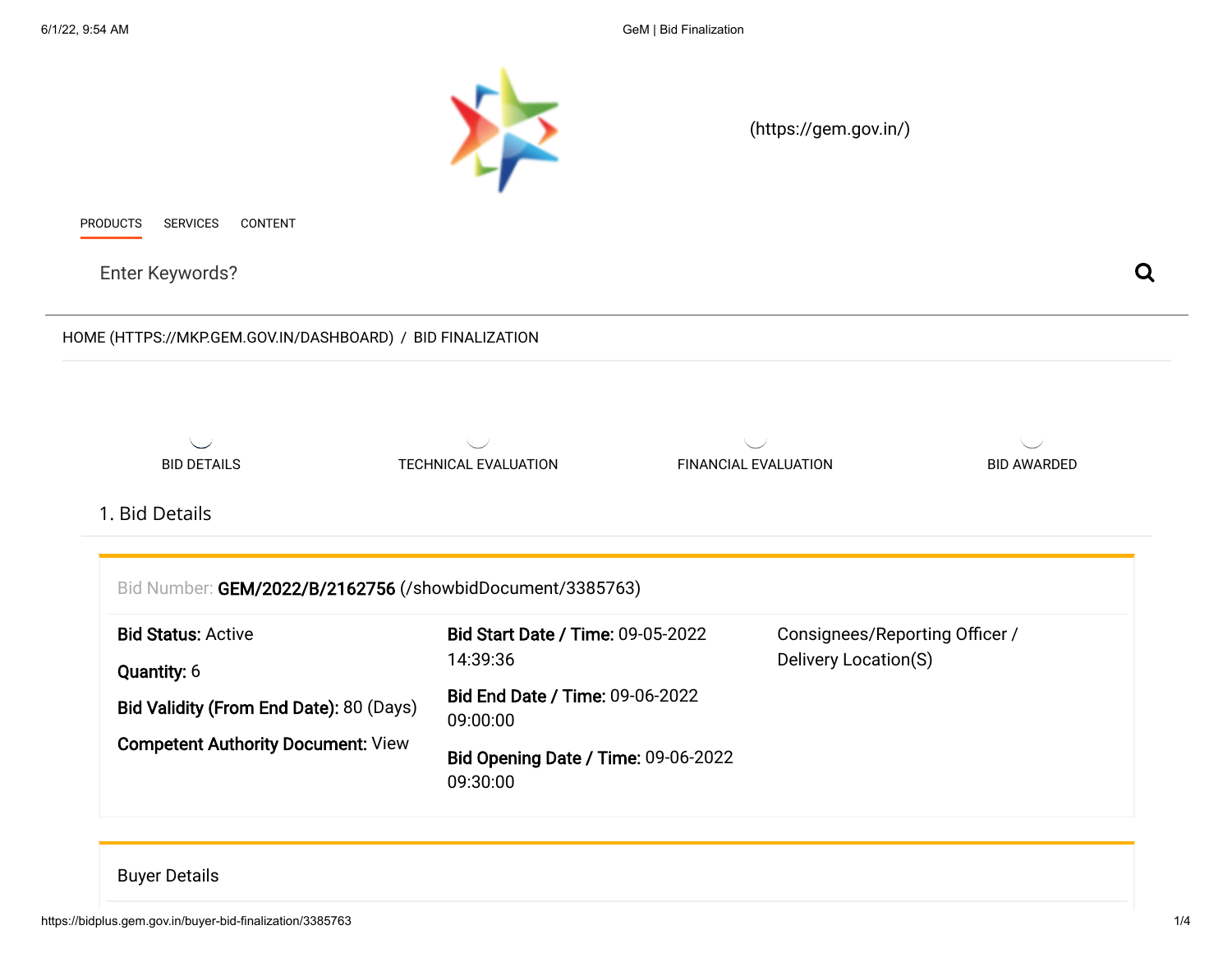6/1/22, 9:54 AM GeM | Bid Finalization

| Name: Suresh Narayanan Nair<br>Address: Suresh Narayanan<br>Nair, Buycon 2. liser. Pun@Gembuyer. In, 0<br>40-23016134-, Indian Institute Of<br>Technology Hyderabad, Academic<br>Block, Kandi,<br>Sangareddy, MEDAK, 502285, India, TELA<br><b>NGANA</b> | <b>Ministry: Ministry Of Education</b><br><b>Department: Department Of Higher</b><br>Education | Organisation: Indian Institute Of<br>Technology (lit)<br>Office: Hyderabad |
|----------------------------------------------------------------------------------------------------------------------------------------------------------------------------------------------------------------------------------------------------------|------------------------------------------------------------------------------------------------|----------------------------------------------------------------------------|
| Corrigendum Details<br>Modified On: 2022-06-01 09:52:06                                                                                                                                                                                                  | Bid extended to 2022-06-09 09:00:00                                                            |                                                                            |
|                                                                                                                                                                                                                                                          | Bid Opening Date: 2022-06-09<br>09:30:00                                                       |                                                                            |
| <b>Cancel Bid</b><br><b>Extend Bid</b><br><b>Edit Terms</b>                                                                                                                                                                                              | <b>Edit Pre Bid</b>                                                                            |                                                                            |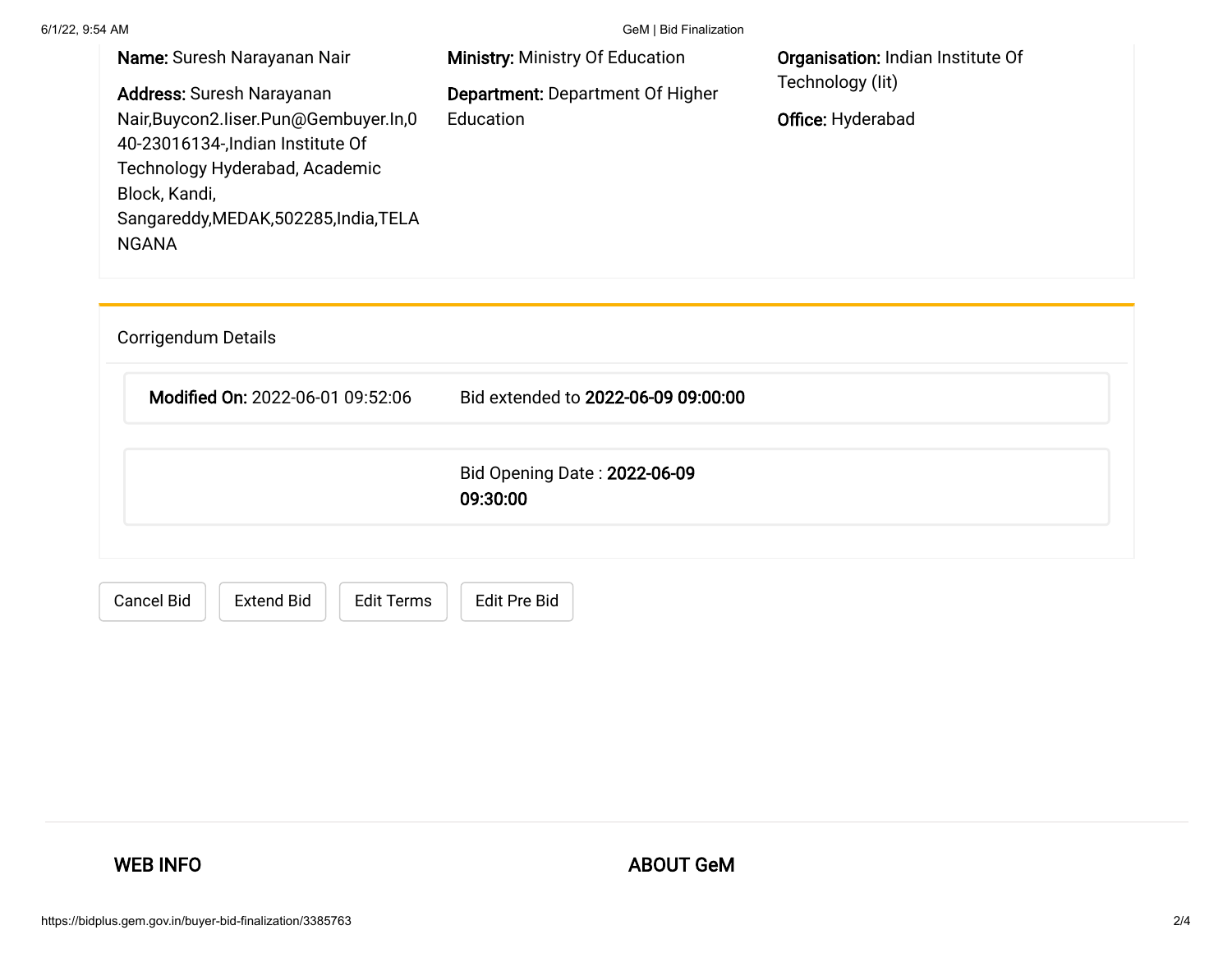[Terms of Use \(https://gem.gov.in/termsCondition\)](https://gem.gov.in/termsCondition) [Website Policies \(https://gem.gov.in/websitePolicies\)](https://gem.gov.in/websitePolicies) [Document Help \(https://gem.gov.in/help\)](https://gem.gov.in/help) [Site Map \(https://gem.gov.in/sitemap\)](https://gem.gov.in/sitemap) [Web Information Manager \(https://gem.gov.in/web-information-manager\)](https://gem.gov.in/web-information-manager)

6/1/22, 9:54 AM GeM | Bid Finalization [Introduction to GeM \(https://gem.gov.in/aboutus\)](https://gem.gov.in/aboutus) [Statistics \(https://gem.gov.in/statistics\)](https://gem.gov.in/statistics) [Right to Information \(https://gem.gov.in/RTI\)](https://gem.gov.in/RTI) [Analytics \(https://sso.gem.gov.in/ARXSSO/oauth/login\)](https://sso.gem.gov.in/ARXSSO/oauth/login) [New on GeM \(https://gem.gov.in/new-categories\)](https://gem.gov.in/new-categories)

[BRAND GeM \(https://gem.gov.in/brand-gem\)](https://gem.gov.in/brand-gem)

### **RESOURCES**

GeM Handbook (https://assets[bg.gem.gov.in/resources/pdf/GeM\\_handbook.pdf\)](https://assets-bg.gem.gov.in/resources/pdf/GeM_handbook.pdf) [OM's/Circulars \(https://gem.gov.in/support/government\\_oms\\_circulars\)](https://gem.gov.in/support/government_oms_circulars) [Terms and Conditions \(https://gem.gov.in/support/terms\\_conditions\)](https://gem.gov.in/support/terms_conditions) [Policies/Manuals \(https://gem.gov.in/support/buyers\)](https://gem.gov.in/support/buyers) [Miscellaneous \(https://gem.gov.in/support/miscellaneous\)](https://gem.gov.in/support/miscellaneous)

[MoUs \(https://gem.gov.in/mou\)](https://gem.gov.in/mou)

#### NEED HELP?

[FAQs \(https://gem.gov.in/userFaqs\)](https://gem.gov.in/userFaqs) [Video Guides \(https://gem.gov.in/training/videos/buyers\)](https://gem.gov.in/training/videos/buyers) [Raise-a Ticket \(https://gem.gov.in/gemtickets/create\)](https://gem.gov.in/gemtickets/create) [Contact Us \(https://gem.gov.in/contactUs\)](https://gem.gov.in/contactUs) [Careers \(https://gem.gov.in/landing/index/careers\)](https://gem.gov.in/landing/index/careers)

## NEWS & EVENTS

[Newsroom \(https://gem.gov.in/media\)](https://gem.gov.in/media) [Gallery \(https://gem.gov.in/gallery\)](https://gem.gov.in/gallery) [Notifications \(https://gem.gov.in/landing/index/allnews\)](https://gem.gov.in/landing/index/allnews) [CCM Schedule \(https://gem.gov.in/ccm\\_data\)](https://gem.gov.in/ccm_data) [Forums \(https://gem.gov.in/forum\)](https://gem.gov.in/forum)

**TESTIMONIALS** [\(HTTPS://GEM.GOV.IN/TESTIMONIAL\\_BUYERS\)](https://gem.gov.in/testimonial_buyers)

# **TRAINING**

[LMS \(https://lms.gem.gov.in/\)](https://lms.gem.gov.in/) [Training Calendar \(https://gem.gov.in/training\)](https://gem.gov.in/training) [Training Module \(https://gem.gov.in/training/training\\_module\)](https://gem.gov.in/training/training_module) [Facilitators \(https://gem.gov.in/training/facilitators\)](https://gem.gov.in/training/facilitators) [Download GeM Logo \(https://gem.gov.in/resources/images/download-gem](https://gem.gov.in/resources/images/download-gem-logo.jpg)logo.jpg)